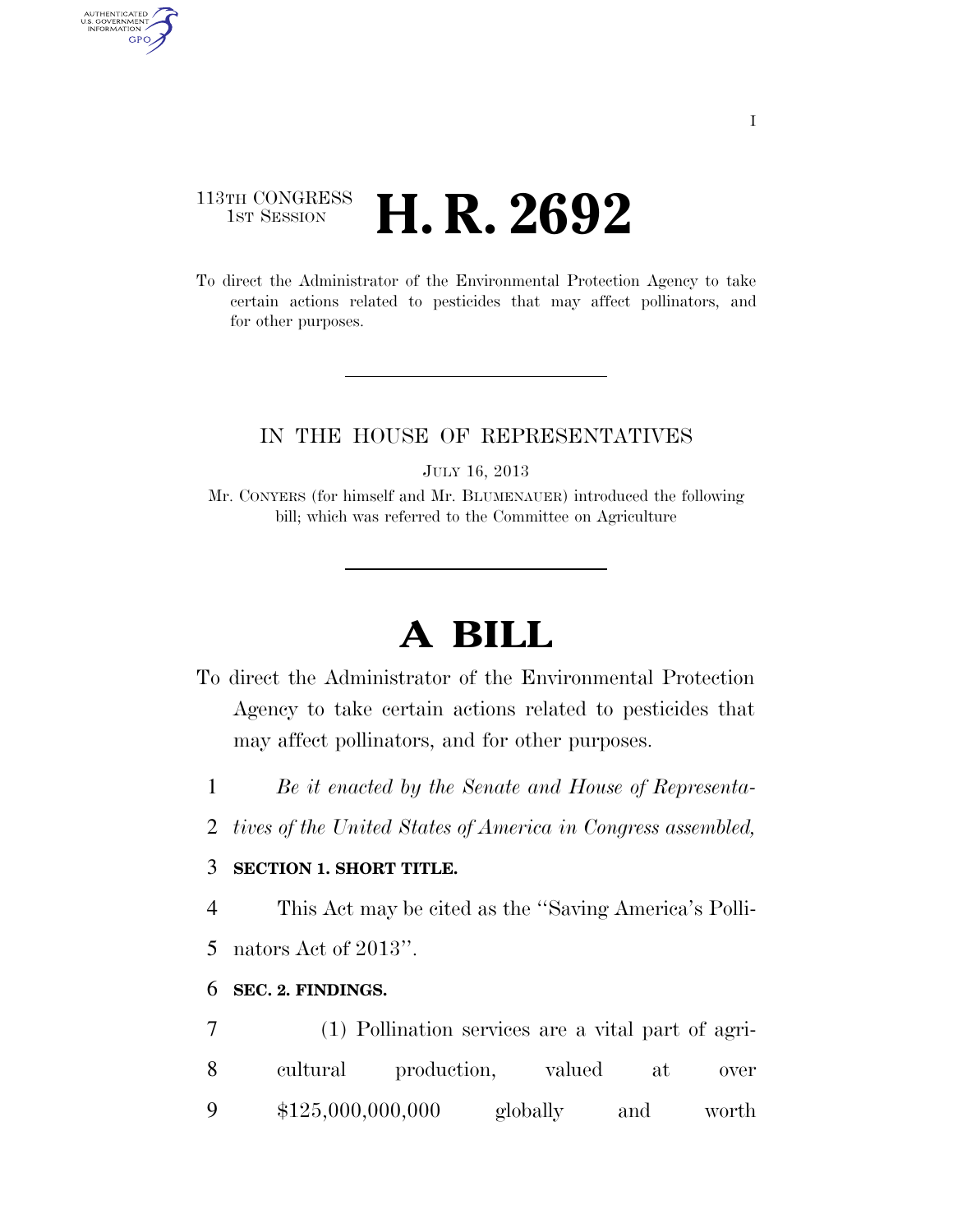| $\mathbf{1}$   | $$20,000,000,000$ to $$30,000,000,000$ in agricultural  |
|----------------|---------------------------------------------------------|
| $\overline{2}$ | production annually in the United States.               |
| 3              | (2) One-third of food produced in North Amer-           |
| $\overline{4}$ | ica depends on pollination by honey bees, including     |
| 5              | nearly 95 varieties of fruits such as almonds, avoca-   |
| 6              | dos, cranberries, and apples.                           |
| 7              | (3) Over the past several years, documented in-         |
| 8              | cidents of colony collapse disorder have been at a      |
| 9              | record high, with some beekeepers repeatedly losing     |
| 10             | 100 percent of their operations.                        |
| 11             | $(4)$ During the winter beginning in 2012 and           |
| 12             | ending in 2013, United States beekeepers, on aver-      |
| 13             | age, lost 45.1 percent of the colonies they operate.    |
| 14             | (5) According to scientists of the Department           |
| 15             | of Agriculture, current estimates of the survivorship   |
| 16             | of honey bee colonies show they are too low to be       |
| 17             | able to meet the pollination demands of United          |
| 18             | States agricultural crops.                              |
| 19             | (6) Scientists have linked the use of systemic          |
| 20             | neonicotinoid insecticides to the rapid decline of pol- |
| 21             | linators and to the deterioration of pollinator health. |
| 22             | (7) Neonicotinoids cause sublethal effects in-          |
| 23             | cluding impaired foraging and feeding behavior, dis-    |
| 24             | orientation, weakened immunity, delayed larval de-      |
| 25             | velopment, and increased susceptibility to viruses,     |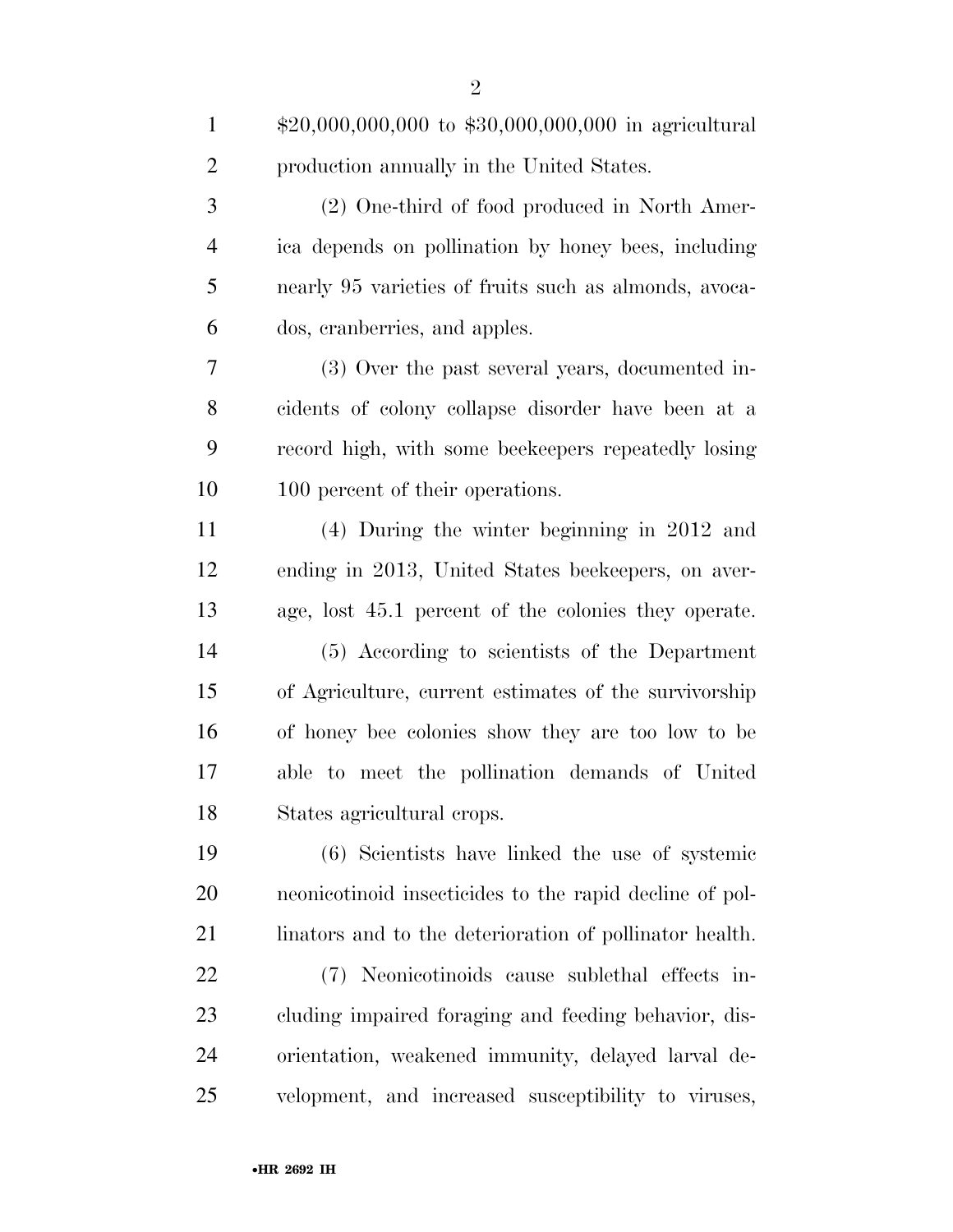| $\mathbf{1}$   | diseases, and parasites and numerous studies have            |
|----------------|--------------------------------------------------------------|
| $\overline{2}$ | also demonstrated acute, lethal effects from the ap-         |
| 3              | plication of neonicotinoid insecticides.                     |
| $\overline{4}$ | (8) Recent science has demonstrated that a sin-              |
| 5              | gle corn kernel coated with a neonicotinoid is toxic         |
| 6              | enough to kill a songbird.                                   |
| 7              | $(9)$ In June 2013, over 50,000 bumblebees were              |
| 8              | killed as a direct result of exposure to a                   |
| 9              | neonicotinoid applied to Linden trees for cosmetic           |
| 10             | purposes.                                                    |
| 11             | (10) In January 2013, the European Food                      |
| 12             | Safety Authority determined that the most widely             |
| 13             | used neonicotinoids pose unacceptable hazards to             |
| 14             | bees, prompting the European Union to suspend                |
| 15             | their use on agricultural crops.                             |
| 16             | SEC. 3. URGENT REGULATORY RESPONSE FOR HONEY BEE             |
| 17             | AND POLLINATOR PROTECTION.                                   |
| 18             | (a) IN GENERAL.—Not later than 180 days after the            |
| 19             | date of the enactment of this Act, the Administrator of      |
| 20             | the Environmental Protection Agency shall suspend the        |
| 21             | registration of imidaeloprid, elothianidin, thiamethoxam,    |
| 22             | dinotaturan, and any other members of the nitro group        |
| 23             | of neonicotinoid insecticides to the extent such insecticide |
| 24             | is registered, conditionally or otherwise, under the Federal |
| 25             | Insecticide, Fungicide, and Rodenticide Act (7 U.S.C. 136)   |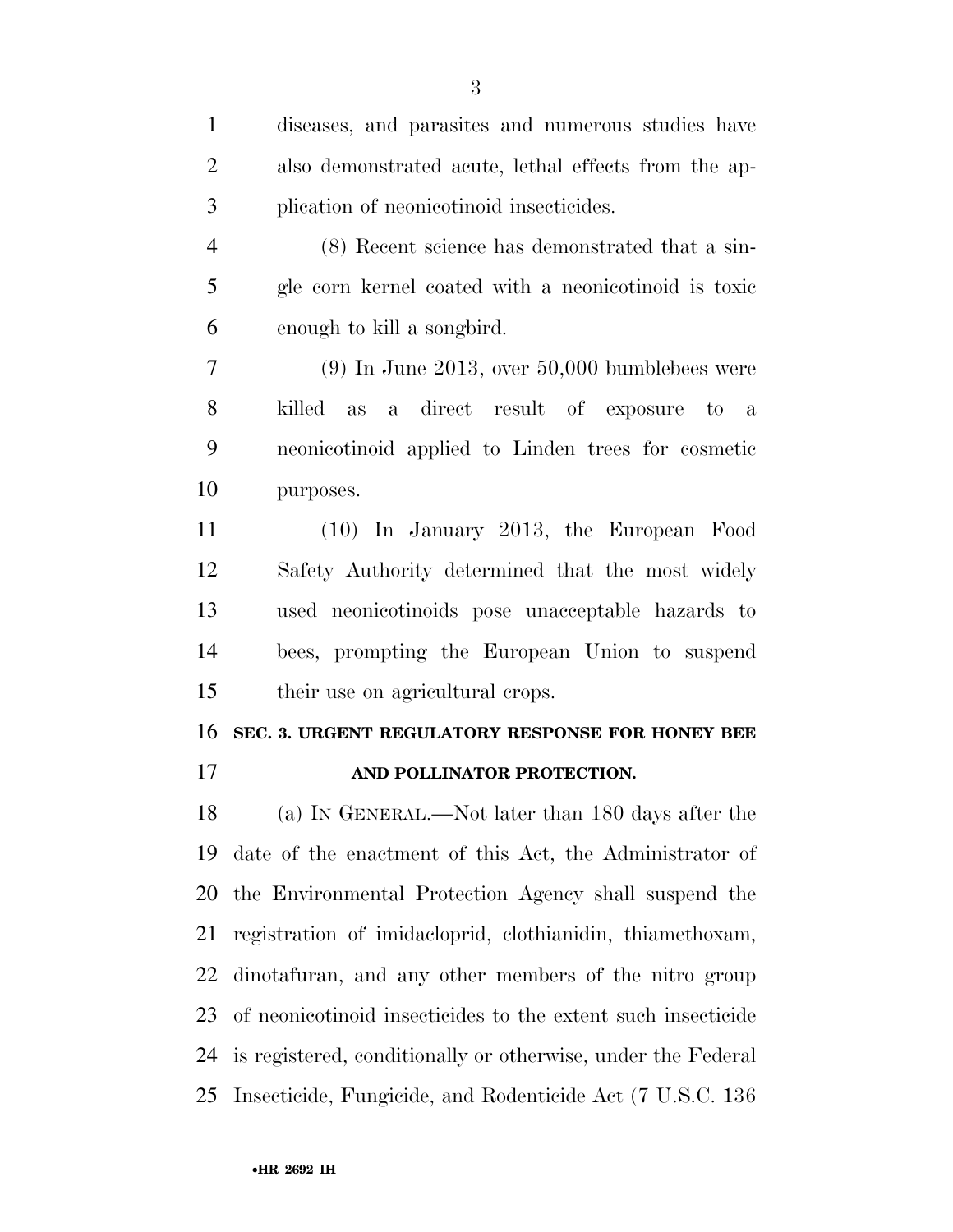et seq.) for use in seed treatment, soil application, or foliar treatment on bee attractive plants, trees, and cereals until the Administrator has made a determination that such in- secticide will not cause unreasonable adverse effects on pollinators based on—

 (1) an evaluation of the published and peer-re- viewed scientific evidence on whether the use or uses of such neonicotinoids cause unreasonable adverse effects on pollinators, including native bees, honey bees, birds, bats, and other species of beneficial in-sects; and

 (2) a completed field study that meets the cri- teria required by the Administrator and evaluates residues, including residue build-up after repeated annual application, chronic low-dose exposure, cumu- lative effects of multiple chemical exposures, and any other protocol determined to be necessary by the Ad- ministrator to protect managed and native polli-nators.

 (b) CONDITIONS ON CERTAIN PESTICIDES REG- ISTRATIONS.—Notwithstanding section 3 of the Federal Insecticide, Fungicide, and Rodenticide Act (7 U.S.C. 136a), for purposes of the protection of honey bees, other pollinators, and beneficial insects, the Administrator of the Environmental Protection Agency shall not issue any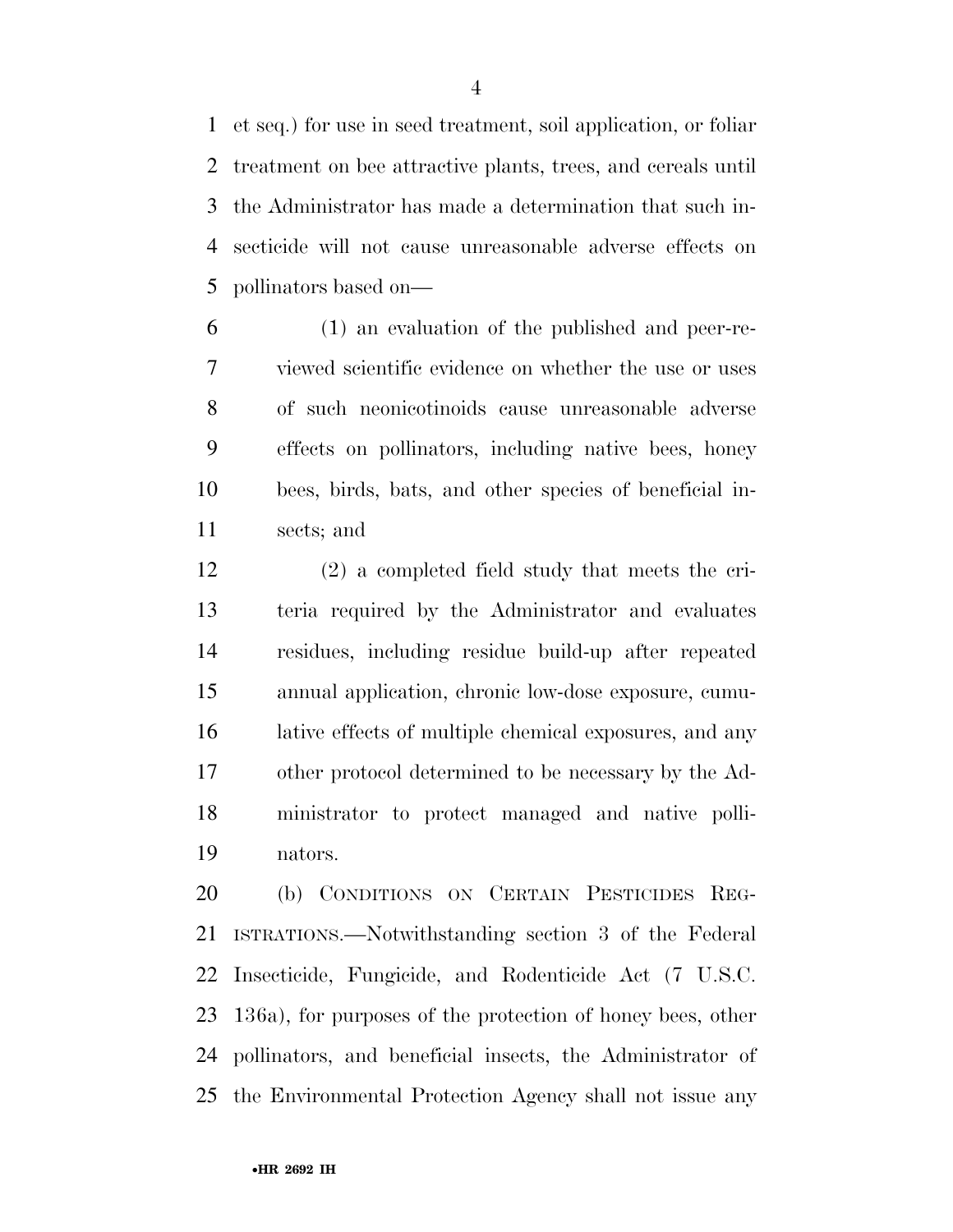new registrations, conditional or otherwise, for any seed treatment, soil application, and foliar treatment on bee at- tractive plants, trees, and cereals under such Act until the Administrator has made the determination described in subsection (a), based on an evaluation described in sub- section (a)(1) and a completed field study described in subsection (a)(2), with respect to such insecticide.

 (c) MONITORING OF NATIVE BEES.—The Secretary of the Interior, in coordination with the Administrator of the Environmental Protection Agency, shall, for purposes of protecting and ensuring the long-term viability of native bees and other pollinators of agricultural crops, horti-cultural plants, wild plants, and other plants—

- (1) regularly monitor the health and population status of native bees, including the status of native bees in agricultural and non-agricultural habitats and areas of ornamental plants, residential areas, and landscaped areas;
- (2) identify the scope and likely causes of un-usual native bee mortality; and

 (3) beginning not later than 180 days after the date of the enactment of this Act and each year thereafter, submit to Congress, and make available